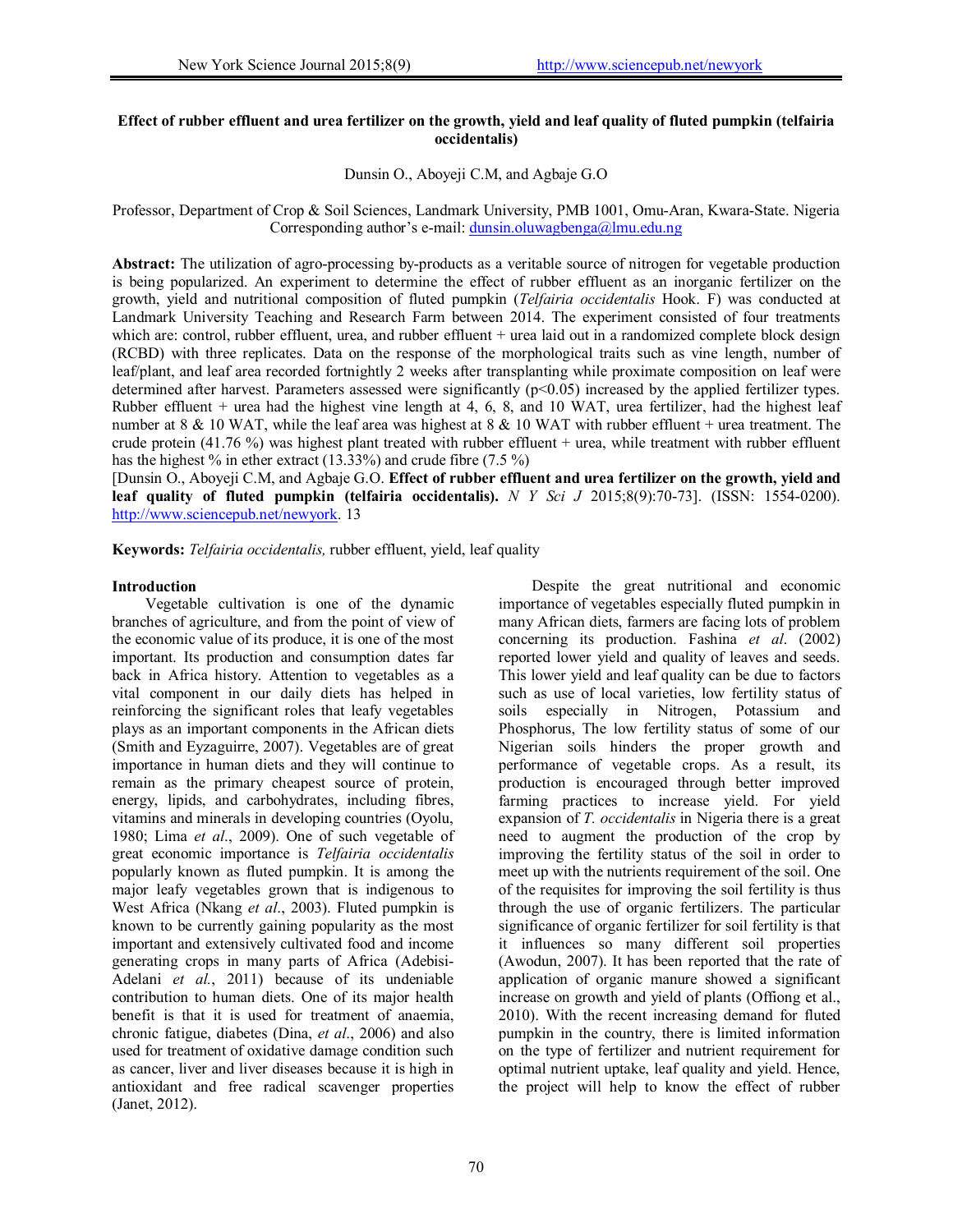effluent on the growth, yield and quality of leaf of *Telferia occidentalis*.

### **Materials and Methods**

The field experiment was conducted at the Teaching and Research Farm of Landmark University, Omu-Aran, Kwara state (Latitude 8 *°* 9 *°* 0"N and Longitude 5*°* 61*°* 0"E) located at the southern Guinea savannah zone of Nigeria. The experimental site is composed of a texturally laterite soil type which contains high proportion of iron and aluminium as residue. Soil samples were randomly taken with auger at a depth of 0-15cm from the site after it had been prepared for cultivation. The samples was collected and packaged into sub-samples and taken for laboratory analysis to determine the physical and chemical properties of the soil.

Rubber effluent was obtained from Odia rubber factory, Benin City, left to ferment for 28 days before the effluent was analysed for N, P, K Mg and Ca following the methods outlined by AOAC (1980). Fluted pumpkin pods were purchased from Omu-Aran market in Kwara state. The seeds were extracted from the pods and one seed was placed in a polythene bag filled with top soil. The bags were covered with grasses to prevent them from direct sunlight and also to enhance warmth, air and moisture (conditions necessary for germination). Water was sprinkled on the bed at least once daily. Sprouted seeds were transplanted after two weeks. Treatments include Control  $(T_1)$ , Rubber effluent  $(T_2)$ , Urea fertilizer  $(T_3)$ and Urea + rubber effluent  $(T_4)$ . The rubber effluent was passed through a 2mm sieve to remove suspended particles of various sizes before they were uniformly spread on the plots using a knapsack sprayer two weeks before transplanting and the fertilizer was applied at an equivalent rate of 60 kgN/ha at a weeks after transplanting. The treatments were laid out in a Randomized Complete Block Design (RCBD) with three replicates. The experimental field of 24m by 10m was divided into three blocks each containing 5 beds giving a total of 15 beds in the site. Each bed size constructed was 4m by 3m  $(12m^2)$  containing 12 plant stands and a total of 180 plant stands grown in the site. Alley of 1m apart was created as a form of demarcation between beds and which can also help to prevent runoff of nutrients from one bed to another. The blocks were spaced at 0.6m apart for easy movement during cultural operations. Sprouted vigorous fluted pumpkin seeds were transplanted to the experimental site at a spacing of 1m by 1m. The seedlings were watered manually twice daily (morning and evening) and weeding at sight was done regularly to ensure maximum growth of crop. The experimental area and the surroundings were kept clean to prevent harboring of pest. Staking vertically and horizontally

was done immediately at vine initiation. Insects were controlled using insecticide at a rate of 100ml per 100l of water. The leaves of the fluted pumpkin were harvested at 10 weeks after seedling transplant. Data on growth parameters (vine length, number of leaves and leaf area) were collected at 4, 6, 8 and 10 weeks after transplanting (WAT), fresh leaf samples of fluted pumpkin were collected and proximate analysis for its nutrients were determined based on the official methods of analysis of the AOAC (1980). The data collected on various parameters were subjected to analysis of variance using SAS software programme. The means were separated using Duncan Multiple Range Test (DMRT) at 5% level of probability.

# **Result and Discussion**

### **Physical and Chemical Properties of Soil and Rubber effluent**

The laboratory result of the rubber effluent used for the study revealed that the effluent is slightly acidic and contained N, P, K, Mg, Ca and organic carbon (Table 1), which could be utilized by crops for its growth and development and these results was in accordance with the findings of Orhue *et al.*, (2007) and Augusthy and Mani (2001) who stated that high significantly amounts of total suspended and dissolved solids, phosphates and total nitrogen in rubber effluent. Waizah *et al*., (2011) has opined that the application of urea and rubber effluent improved the general soil chemical properties and indicated that this change can be attributed to the increase in the soil nutrient level and a more conducive environment for the activities of microorganisms to proliferate thereby increasing the fertility status of the soil.

| Parameters                       | Mean  | Rubber   |  |  |
|----------------------------------|-------|----------|--|--|
|                                  | value | effluent |  |  |
| pH(H <sub>2</sub> O)             | 5.60  | 5.40     |  |  |
| Organic carbon $(\% )$           | 1.02  | 2.086    |  |  |
| Nitrogen $(\% )$                 | 0.157 | 2.43     |  |  |
| Sodium mg/l                      | 0.021 | 1.04     |  |  |
| Potassium mg/l                   | 0.108 | 3.95     |  |  |
| $\overline{\text{Calcium}}$ mg/l | 0.004 | 4.52     |  |  |
| Available<br>Phosphorus          | 12.50 | 38.1     |  |  |
| (mg/kg)                          |       |          |  |  |
| Magnesium (mg/l)                 | 0.13  | 0.35     |  |  |

**Table 1: Physical and Chemical Properties of the Soil (0-15cm) before Experiment**

#### **Growth Character**

The vine length of Fluted pumpkin increased significantly  $(p<0.05)$  by the application of rubber effluent and inorganic fertilizer across the four sampling period of 4, 6, 8 and 10 weeks after transplanting (WAT), with rubber effluent + urea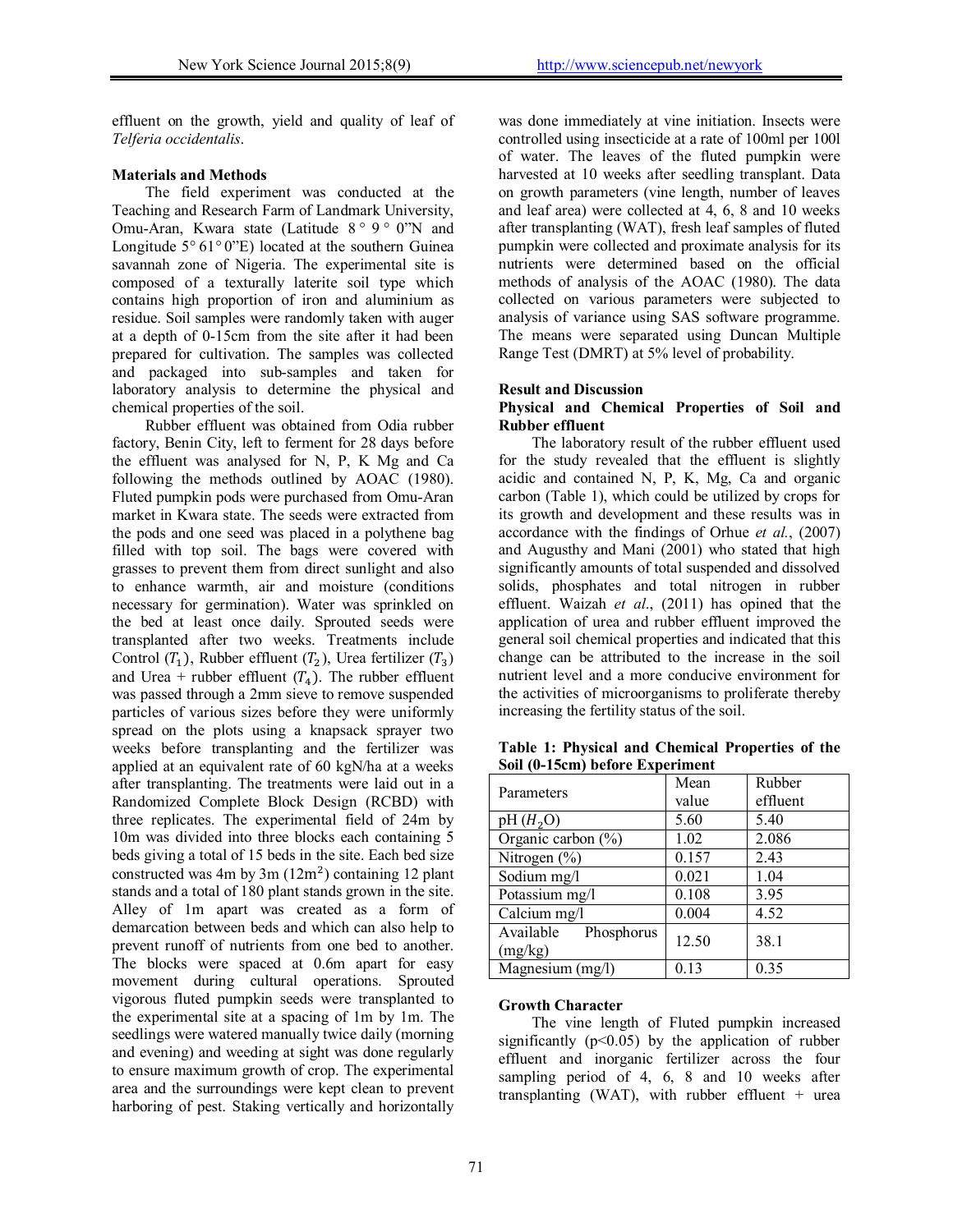fertilizer showing the superiority in vines among the treatment (Table 2). The number of leaves were significantly influenced  $(p<0.05)$  by application of the rubber influence and urea. There was a constant increase in number of fluted pumpkin leaves for 4-10 week after transplanting in all treatments except the control. Plants resulting from rubber effluent  $+$  urea application constantly had highest number of leaves at 6, 8 and 10WAT while treatment with Urea application has the highest number of leaves at 4WAT and 12WAT. The leaf area was significantly influenced by fertilizer applied on the treatment. Treatment with rubber effluent  $+$  urea had the highest leaf area index, followed by Urea and rubber effluent respectively as compared to the control treatment. The increase experienced in vine length, number of leaves and leaf area may be imputed to the presence of plant nutrient in rubber effluent applied assist in promoting an early growth and subsequently development leading to greater yield in fluted pumpkin. This increase in the vegetative growth and yield is similar to earlier reports of Orhue *et al*. (2005) in *Dialium guineense* seedlings and Orhue and Osaigbovo (2013) in maize. It was reported that this increase could be attributed to the presence of high level soil nutrient provided by the effluent which is readily utilized by the crop for its growth and development.

**Table 2. Effect of rubber effluent on the vegetative traits of fluted pumpkin at 4, 6, 8 and 10 weeks after transplanting (WAT).**

| VINE LENGTH (CM) WAT           |                                 |                     | NO OF LEAVES/PLANT WAT |         |                   | LEAF AREA INDEX WAT |                                                                                        |                                                                                                   |                |                    |                                                          |                     |
|--------------------------------|---------------------------------|---------------------|------------------------|---------|-------------------|---------------------|----------------------------------------------------------------------------------------|---------------------------------------------------------------------------------------------------|----------------|--------------------|----------------------------------------------------------|---------------------|
| Treatme<br>nts                 |                                 | $\mathfrak b$       | 8                      | 10      | $\overline{4}$    | 6                   | 8                                                                                      | 10                                                                                                | 4              | 6                  |                                                          | 10                  |
| Control                        | 51.50 <sup>b</sup>              | $68.47^b$           | $85.70^{b}$            | 138.579 | 33.9 <sup>b</sup> | 48.93 <sup>b</sup>  | 78.30 <sup>c</sup>                                                                     | $123.5^d$                                                                                         | $16.77^{b}$    | $25.6^{b}$         | 33.03 <sup>b</sup>                                       | $40.77^{b}$         |
| Rubber<br>effluent             | 86.00 <sup>d</sup>              | $104.80^{q}$        | 123.17 <sup>4</sup>    |         |                   |                     | $175.90^{h}$ 51.67 <sup>a</sup> 67.97 <sup>a</sup> 90.87 <sup>b</sup>                  | $173.43$ <sup>d</sup> 30.17 <sup>d</sup> 41.13 <sup>d</sup> 53.20 <sup>d</sup> 67.93 <sup>d</sup> |                |                    |                                                          |                     |
| Urea                           | 99.73 <sup>a</sup>              | 114.57 <sup>°</sup> | 131.07 <sup>q</sup>    |         |                   |                     |                                                                                        | 178.574 58.774 79.474 108.634 214.034 32.974                                                      |                | 46.90 <sup>a</sup> |                                                          | 60.53 $a$ 71.30 $a$ |
| Rubber<br>effluent<br>$+$ urea | 97.14 <sup><math>a</math></sup> | 116.63 <sup>a</sup> | 136.039                |         |                   |                     | $200.909$ 53.53 <sup>d</sup> 83.83 <sup>d</sup> 112.80 <sup>d</sup> 191.1 <sup>b</sup> |                                                                                                   | $34.4^{\circ}$ |                    | 45.57 <sup>d</sup> 54.90 <sup>d</sup> 79.97 <sup>d</sup> |                     |

Mean values with the same letter in the column are not significantly different from one another at  $P < .05$ .

# **Proximate Composition**

This study revealed that nutrient content of fluted pumpkin was significantly affected by the application of rubber effluent and urea (Table 3). Treatment with rubber effluent + urea had the highest percentage of crude protein, closely followed by urea. This result is in affirmation with the fact that addition of nitrogen in form of fertilizer could increase uptake thereby resulting in higher protein content (Stephen et al., 2014), hence improved quality of the vegetable crop. Although the % ether extract and crude fibre was found to be highest in treatment with rubber effluent followed by rubber effluent + urea. Total ash content was higher in treatment with Urea which is in agreement with result obtained by Stephen *et al*. (2014).

**Table 3: Effect of fertilizers on the proximate composition of fluted pumpkin**

| <b>TREATMENTS</b> | %Crude Protein | % Crude Fat | %Crude Fibre | % Ash |
|-------------------|----------------|-------------|--------------|-------|
| Control           | 36.11          | 1.67        | ر. پ         |       |
| R.E               | 40.72          | 13.33       |              | 8.33  |
| Urea              | 40.91          | 6.67        |              | 10    |
| $R.E + Urea$      | 41.76          | 8.33        |              | 8.33  |

#### **Conclusion**

The study revealed that the application of rubber effluent had a positive impact on the vegetative growth, yield and nutrient content of fluted pumpkin. Rubber effluent improved the soil physical characteristics by increasing the organic matter and nutrient content of the soil. The application of rubber effluent combined with urea gave the highest vegetative and yield attributes of fluted pumpkin. The study also revealed that rubber effluent significantly

improves the nutritional quality of fluted pumping leaves. Therefore, it could be concluded that rubber effluent could be gainfully harnessed as a soil conditioner in combination with Urea fertilizer.

# **References**

1. Adebisi-Adelani O, FB Olajide-Taiwo, IB Adeoye, LO Olajide Taiwo (2011). Analysis of Production Constraints facing Fadama Vegetable